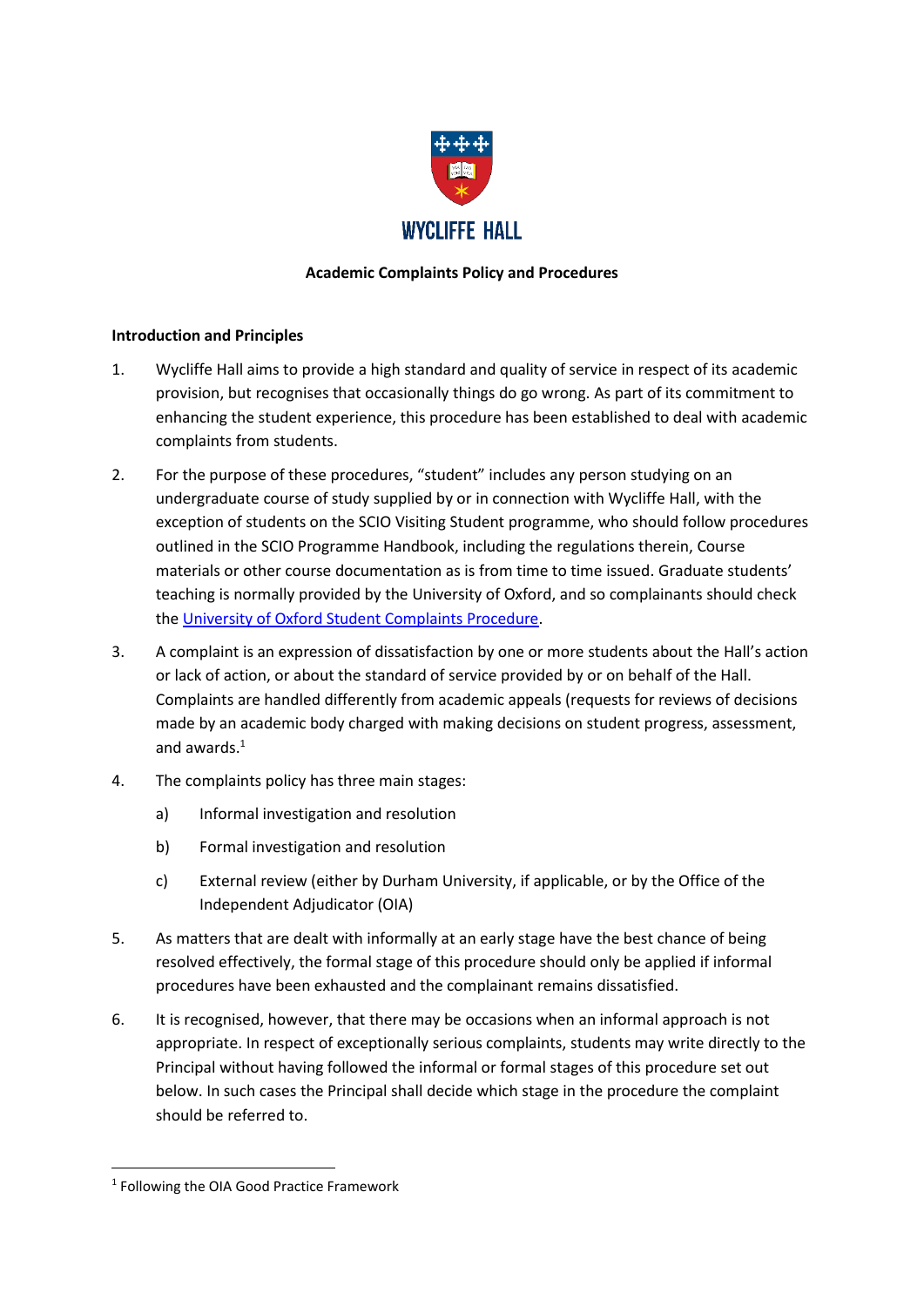- 7. In the event of the complaint relating to the Principal they should contact the Chair of the Hall Council. This arrangement is implicit in the remainder of this document.
- 8. Every reasonable effort will be made to deal promptly and efficiently with all complaints, to investigate them thoroughly, objectively, and independently and to seek to resolve them satisfactorily.
- 9. All complaints will be dealt with in confidence with the proviso that enquiries will have to be made to investigate the matters that are the subject of the complaint. An individual against whom a complaint is made has the right to be supplied with a copy of the complaint and to comment on it. A complaint cannot be investigated if the student does not wish the substance of the allegation to be made known to the individual concerned.
- 10. Wycliffe Hall will treat complaints seriously and will deal with them without recrimination. However, where a complaint is shown to be frivolous, vexatious or motivated by malice, it will be dismissed and disciplinary action may be taken against the student.
- 11. The time limits set out in this procedure will normally be followed. However, where, for good reason, this is not possible, the complainant will be kept informed of progress.
- 12. At all times, Wycliffe Hall will ensure that staff considering complaints have no actual or perceived conflict of interest, for example by involvement in related complaints or disciplinary matters.
- 13. Wycliffe Hall will retain records of all complaints, which will be held in accordance with the Hall's Information Security Policy.
- 14. Where complaints are supported, Wycliffe Hall will use information gathered during the complaints process to improve services for future students.

## **Scope of Procedure**

- 15. The procedure is designed to encompass academic complaints from students concerning their experience as a Wycliffe Hall student on programmes validated by both the University of Oxford and Durham University.
- 16. Students on University of Oxford programmes may wish to complain about the University's academic provision. In such cases, the University of Oxford's Student Complaints Procedure (detailed at [www.ox.ac.uk/students/academic/complaints\)](http://www.ox.ac.uk/students/academic/complaints) should be followed.
- 17. 'Academic complaints' can relate to any aspect of the approved academic provision including (but not restricted to) complaints from students concerning their experience of:
	- a) the arrangements for, or delivery of, teaching or assessment for the academic programme;
	- b) the adequacy of supervision for modules that are a formal and assessed part of the academic programme;
	- c) the academic support that is part of the academic programme;
	- d) assessed placements that are a formal part of the academic programme;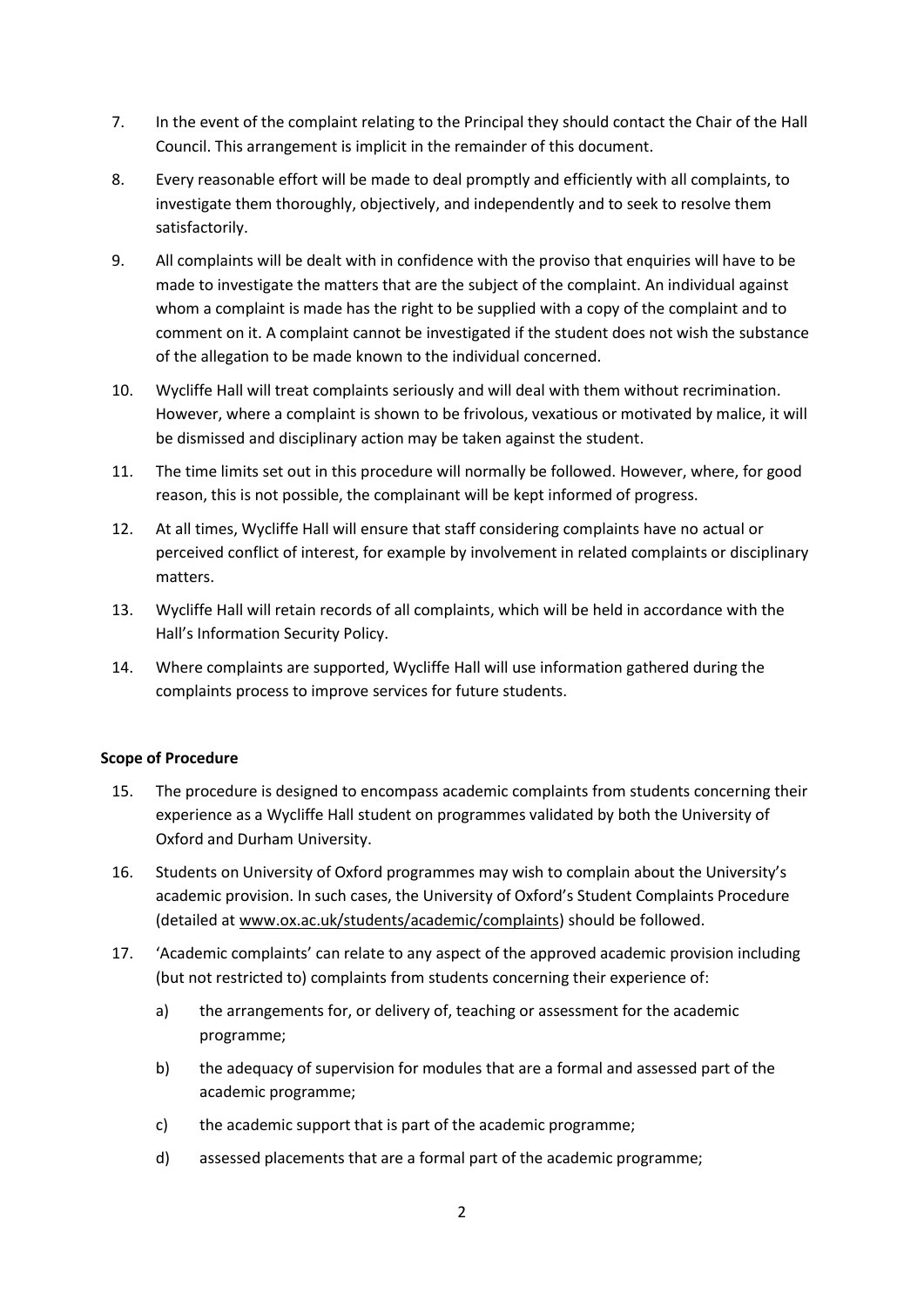- e) administrative or support services that relate to the academic programme;
- f) information or publicity in relation to the academic programme;
- g) the infrastructure for academic programmes, including learning resources and teaching spaces.
- 18. The above is not a definitive or exhaustive list; academic complaints may relate to other areas of academic provision or support where these are perceived to have had a negative impact on the student's academic programme or progress.
- 19. This procedure does not extend to **'academic appeals'** (i.e. appeals relating to examinations, assessments, or academic progress, or against expulsion or exclusion on academic grounds). Information on Durham University's approach to academic appeals is available in the *[University Calendar, General Regulation VII -](https://www.dur.ac.uk/university.calendar/volumei/general_regulations/academic_appeals/) Academic Appeals*. Information on the University of Oxford's approach to academic appeals may be found at www.ox.ac.uk/students/academic/complaints.
- 20. Equally, the procedure does not cover the following, for which separate procedures exist:
	- a) complaints involving a decision that a student has failed to meet his/her academic commitments (covered by Wycliffe Hall's Academic Discipline Policy, as well as by (as applicable) Durham University's *[Academic Progress procedure](https://www.dur.ac.uk/learningandteaching.handbook/2/6/3/)* or the University of Oxford's [Student Regulations\)](http://www.ox.ac.uk/students/academic/student-handbook);
	- b) complaints involving an allegation of misconduct by a student (in addition to college policies, Common Award students should refer to Durham University's *[University](https://www.dur.ac.uk/university.calendar/volumei/general_regulations/discipline/) [Calendar, General Regulation IV](https://www.dur.ac.uk/university.calendar/volumei/general_regulations/discipline/) – Discipline*).
	- c) complaints involving an allegation of harassment (See Wycliffe Hall's Harrassment Policy. In addition, Common Award students should refer to Durham University's *[Respect at Work and Study policy](https://www.dur.ac.uk/diversity.equality/contact/respect/)*).
- 21. It is expected that the student concerned will pursue the complaint personally; complaints submitted by a third party will not normally be accepted.
- 22. Complaints by a group of students are often of a general nature, and it is usually more appropriate for the students to raise the matter with a student representative in the first instance. Complaints may then be made by a group of students if the relevant representation system has not achieved a satisfactory outcome, or this is not thought to be an appropriate route.

#### **Stage 1: Informal investigation and resolution**

23. Most complaints can be resolved informally and, where practicable, a complaint should be dealt with as close as possible to the point at which it arises. A student who wishes to complain should therefore initially discuss the matter with those directly responsible. If the student is unhappy about approaching the person directly responsible, they may seek counsel from their Fellowship Group tutor or another member of the Wycliffe Hall core staff. If that direct approach does not resolve the matter then the student should contact the Academic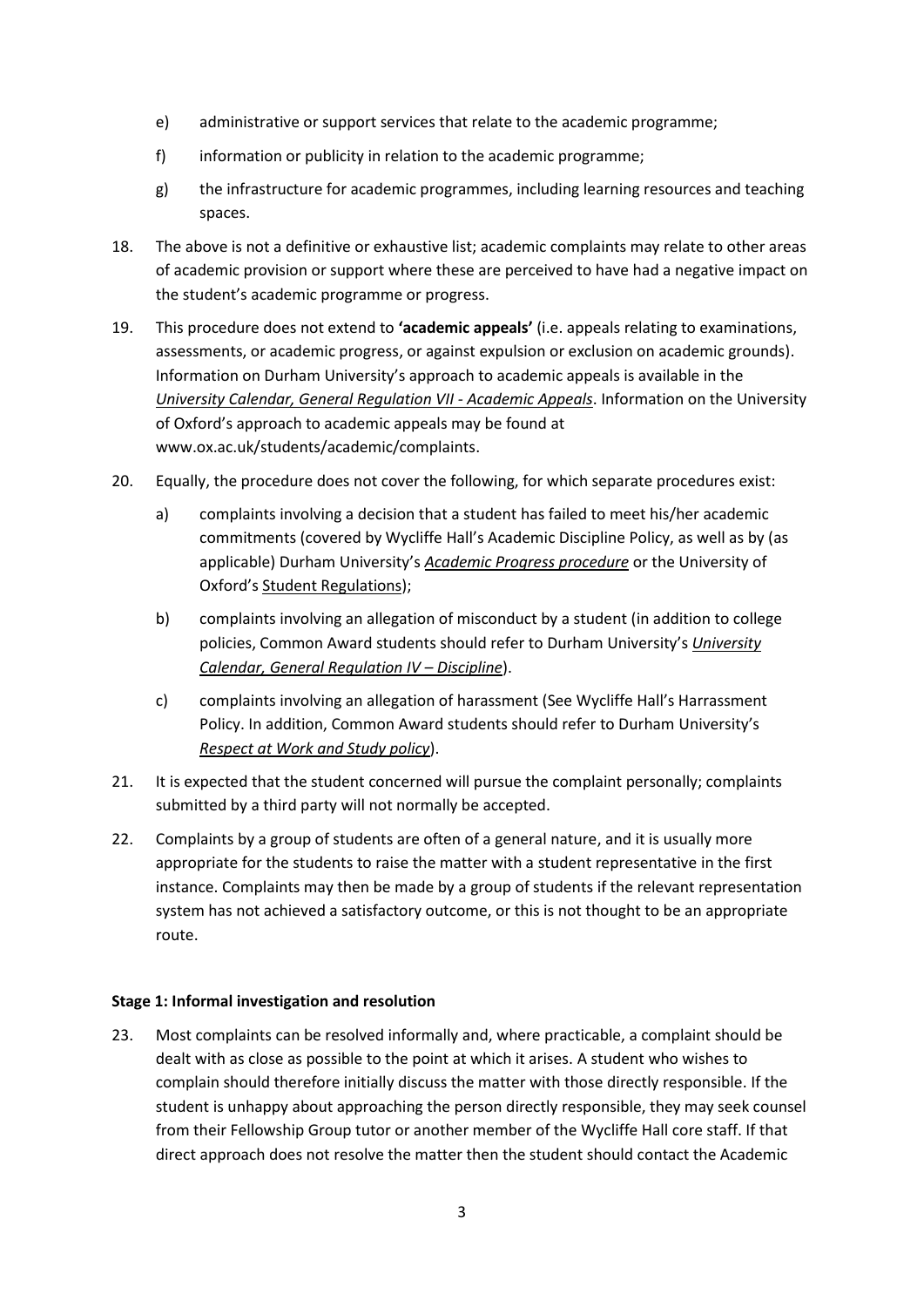Dean no more than 20 working days after the event that the complaint concerns unless there is good reason for the delay.

- 24. Complaints will be acknowledged within five working days.
- 25. The Academic Dean may decide to deal personally with the informal complaint, or it may be delegated to a member of the Wycliffe Hall staff.
- 26. The Academic Dean or delegate should if possible have a face-to-face discussion with the student concerned, to come to an understanding of:
	- a) What specifically the concern is about;
	- b) What outcome the student is hoping for, and whether this can be achieved;
	- c) Whether it can be resolved on the spot, for example with an apology or explanation;
	- d) Whether mediation would be helpful.
- 27. A student should normally expect to receive a full response within fifteen working days of receipt of the complaint.
- 28. At the conclusion of any informal resolution attempts, the student will be informed of the formal complaint procedure (Stage 2). The substance of the complaint and the conclusion of informal stage of the procedure will be recorded in writing, and this record will be shared with the student.

#### **Stage 2: Formal investigation and resolution**

- 29. The formal stage is triggered when:
	- a) the student declines to engage with the informal stage; or
	- b) the student remains dissatisfied after the informal stage; or
	- c) the issues raised are sufficiently complex or serious to warrant a formal investigation. Examples of such cases include, but are not limited to, threats of serious harm; any complaint relating to disability support; or repeated service failures.
- 30. Formal complaints should be addressed in writing to the Principal, and must arrive within 20 working days of the conclusion of the informal process.
- 31. The information to be included in the complaint by the student is as follows:
	- a) details of the complaint;
	- b) a statement of the action already taken to try and resolve the complaint informally and why the response given is considered unsatisfactory;
	- c) any supporting information or evidence;
	- d) the form of resolution or redress sought.
- 32. Wycliffe Hall will acknowledge receipt of the complaint within five working days.
- 33. The Principal may decide to deal personally with the formal complaint, or it may be delegated to a member of the Wycliffe Hall staff who has had no previous involvement in the matter.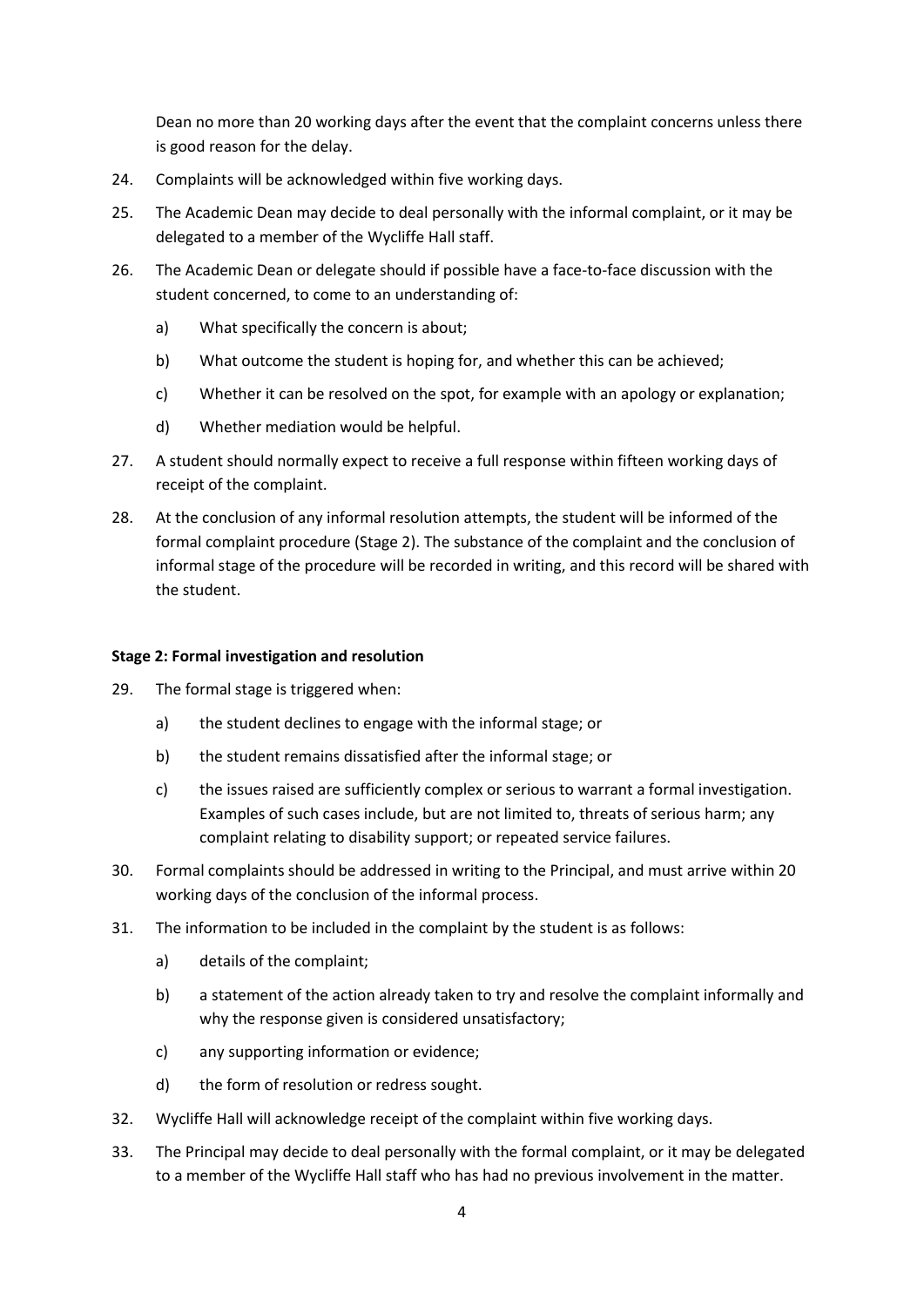- 34. The Principal or delegate will seek resolution of the complaint by a means appropriate to its nature and circumstance. Such means may include:
	- a) further investigation of the substance of the complaint;
	- b) correspondence between the parties;
	- c) negotiation with the student or with appropriate members of staff or with both;
	- d) facilitation of a conciliation meeting between the student and student/staff concerned;
	- e) facilitation of a mediation meeting between the student and student/staff concerned.
- 35. If the Principal or delegate decides to investigate the complaint via correspondence, the student bringing forward the complaint will be sent a copy of any comments obtained during this process and will be invited to submit a response prior to a decision being reached.
- 36. In very exceptional circumstances (for example, in particularly complex cases, or those involving disciplinary issues), provisions may be made for hearings:
	- a) The Principal or delegate may appoint a Committee, which shall consist of three members: the Principal or delegate (who will chair), one member of the Hall Council, and one member of the Wycliffe Hall tutorial staff. Staff sitting on the Committee must not have had any prior involvement in the process at any earlier stage.
	- b) In the event of the Committee being divided in its decision, the Chair will have the deciding vote.
	- c) The Chair will appoint a Clerk to the Committee to support the Committee by collating evidence, preparing documentation, making necessary arrangements for the hearing, taking notes of the proceeding and ensuring that relevant Policies and Procedures are followed correctly.
	- d) The Clerk to the Committee may request that documentary evidence be submitted for the attention of the Committee at least 3 full working days in advance of the hearing. Typical examples of such documentation may include, but are not restricted to, medical certificates and written witness statements. The student will be entitled to see all statements and documents seen by the Committee.
	- e) The student and any other relevant parties will receive written notification of the hearing and the Committee membership at least ten working days before its scheduled date.
	- f) The student involved may attend the Committee either in person or remotely (e.g. via Skype).
	- g) The student may be accompanied at the hearing by a fellow student or a member of staff acting as a 'Supporter'. It should be noted that this is not an adversarial proceeding and the Supporter should not at any time become directly involved in the delivery of evidence or in the Committee's discussions. The Supporter will not have any role in the decision-making of the panel.
	- h) A note of the meeting, detailing attendance, a brief outline of proceedings, and the decisions taken, should be made.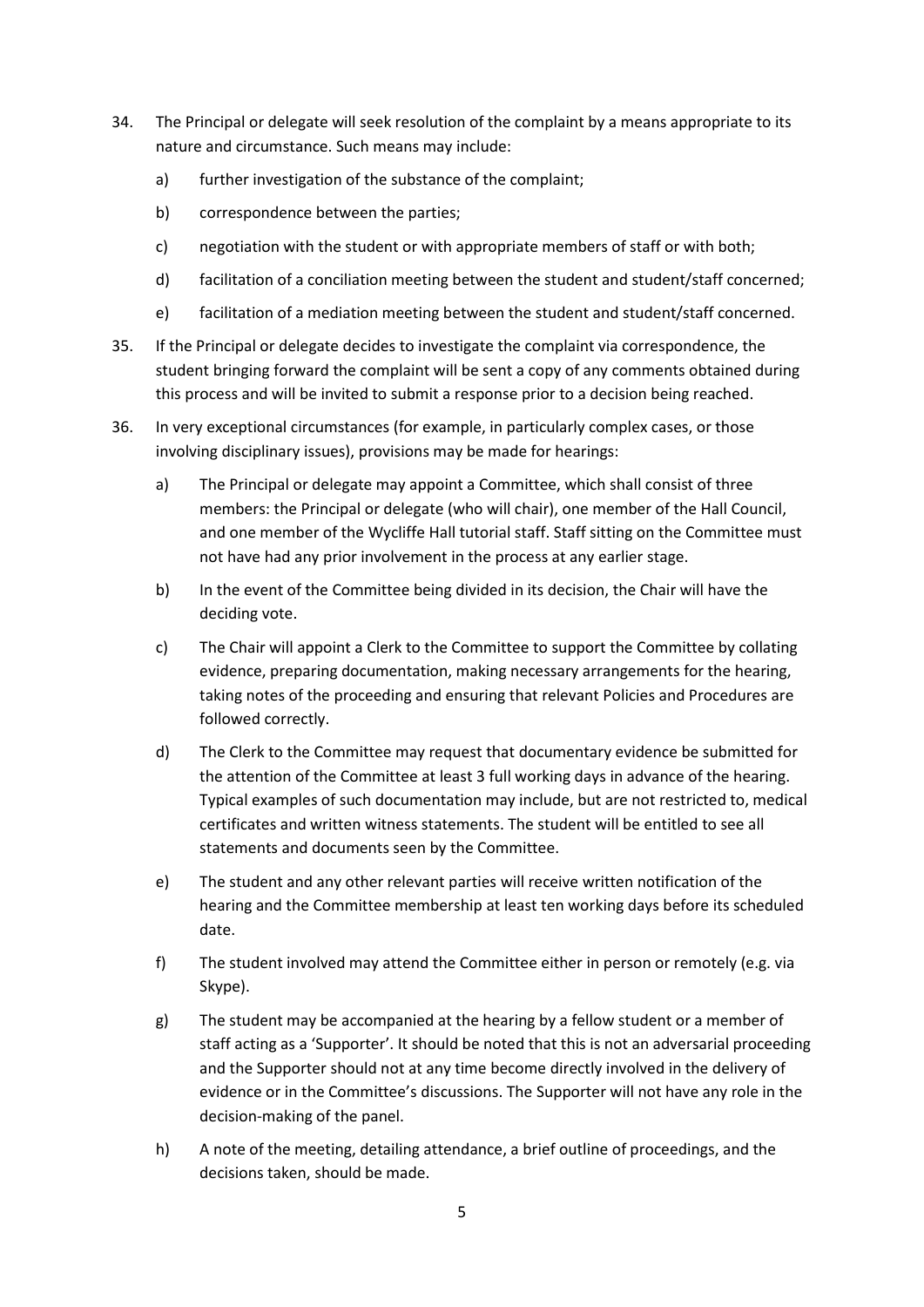- 37. Stage 2 should normally be completed, and a written response sent to the student, within 60 workingdays of the formal complaint being received.
- 38. The possible outcomes from the Stage 2 process include:
	- a) a resolution, reached in co-operation with the student, following conciliation or mediation if appropriate;
	- b) if the complaint is upheld, a recommendation will be made outlining how the issue(s) identified in the complaint should be addressed including, if applicable, appropriate redress to the student;
	- c) dismissal of the complaint.
- 39. Wycliffe Hall will issue a completion of procedures letter, detailing the outcome and informing the student of their right to request a review of the complaint by either Durham University or the Office of the Independent Adjudicator as applicable (i.e. Stage 3 of the process).
- 40. A copy of the letter to the student informing them of the outcome of their complaint will retained in accordance with Wycliffe Hall's Information Security Policy.

# **Stage 3: Review for students on University of Oxford programmes**

- 39. If Stages 1-3 have been completed and the student remains dissatisfied with the outcome, the student may complain to the Office of the Independent Adjudicator (OIA) within 12 months of the issue of a completion of procedures letter by Wycliffe Hall.
- 40. Information about the OIA and the procedure for submitting complaints can be obtained from the OIA website: [www.oiahe.org.uk](http://www.oiahe.org.uk/)

## **Stage 3: Review for students on Durham University programmes**

- 41. If the student is dissatisfied with the outcome of Stage 2, and believes that the complaint has been handled improperly or unfairly according to this policy, the student may request that the complaint is reviewed by Durham University.
- 42. The student can request a review by writing to Durham University no later than 10 working days after the date of the Stage 2 response.
- 43. The student must provide the following information:
	- a) details of the complaint (including relevant correspondence from Stages 1 and 2, and any further new supporting documentation);
	- b) details of why the student remains dissatisfied;
	- c) details of the form of resolution or redress sought.
- 44. Receipt of the request for a review will be acknowledged by the University within five working days. This acknowledgement will advise students that they may seek advice from the Durham Students' Union (DSU) throughout the Stage 3 process.